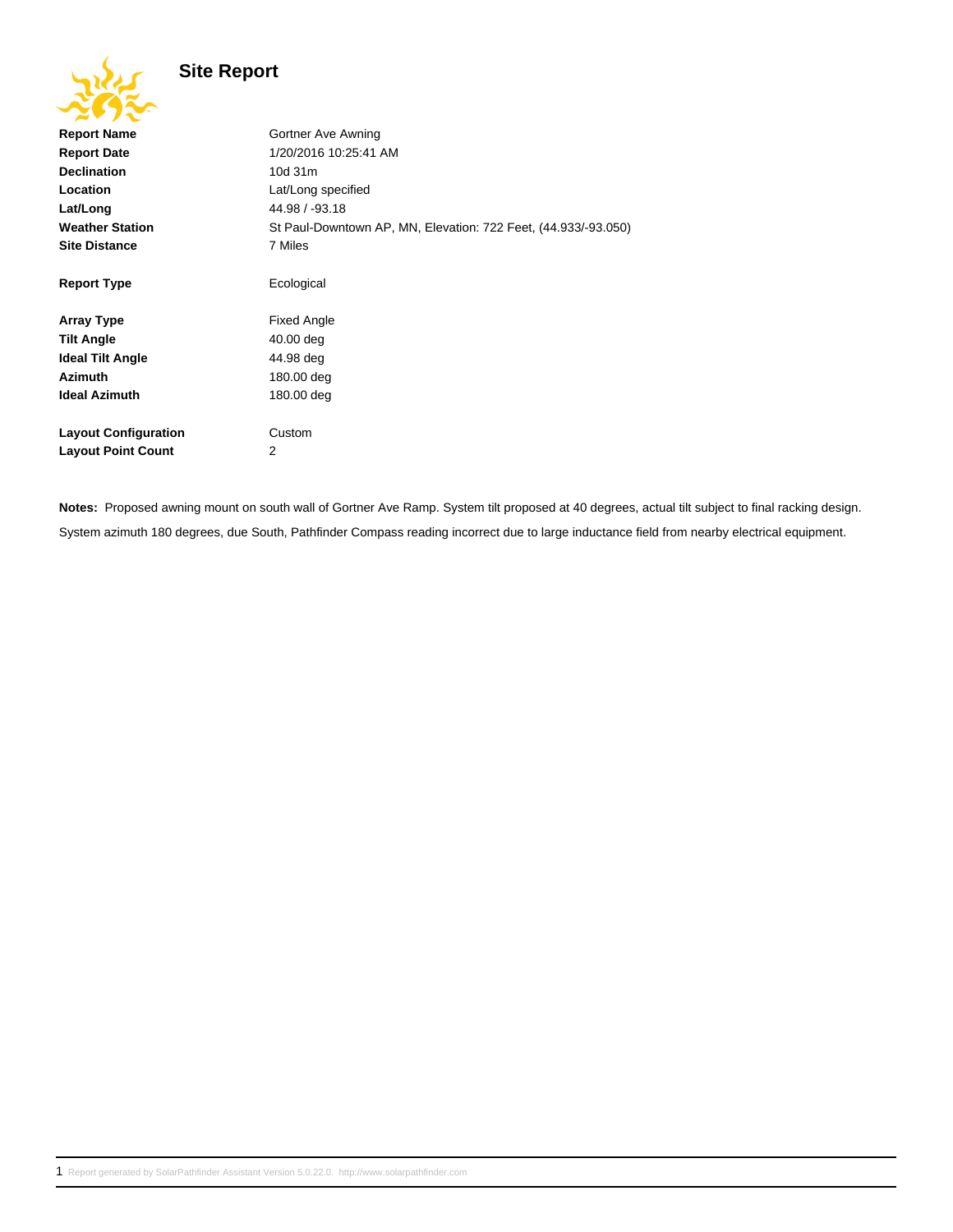**System Picture Layout**

Layout Type **Custom** 

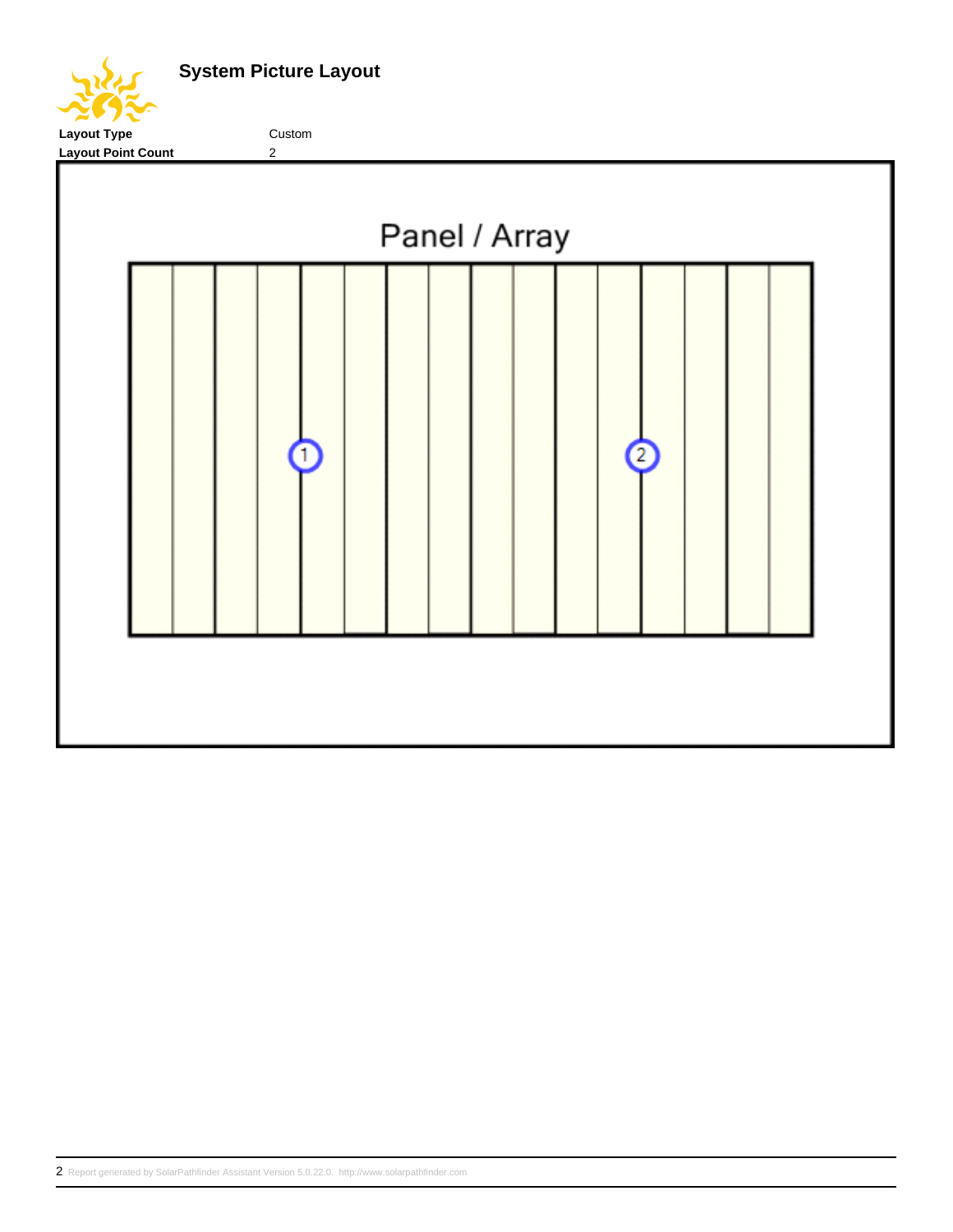

| <b>Solar Obstruction Data</b> |                                                                 |                                                                                                    |  |  |
|-------------------------------|-----------------------------------------------------------------|----------------------------------------------------------------------------------------------------|--|--|
| <b>Month</b>                  | Unshaded % of<br><b>Ideal Site</b><br>Azimuth=180<br>Tilt=44.98 | <b>Actual Shaded</b><br><b>Solar Radiation</b><br>Azimuth=180.0<br>Tilt=40.0<br>kWh/m <sup>2</sup> |  |  |
| January                       | 86.86 %                                                         | 2.21                                                                                               |  |  |
| February                      | 94.72 %                                                         | 4.63                                                                                               |  |  |
| March                         | 100.00 %                                                        | 3.27                                                                                               |  |  |
| April                         | 99.96 %                                                         | 5.44                                                                                               |  |  |
| May                           | 100.00 %                                                        | 4.86                                                                                               |  |  |
| June                          | 100.00 %                                                        | 4.88                                                                                               |  |  |
| July                          | 100.00 %                                                        | 5.12                                                                                               |  |  |
| August                        | 100.00 %                                                        | 6.05                                                                                               |  |  |
| September                     | 99.93 %                                                         | 5.53                                                                                               |  |  |
| October                       | 98.67 %                                                         | 3.31                                                                                               |  |  |
| November                      | 92.65 %                                                         | 2.19                                                                                               |  |  |
| December                      | 82.18%                                                          | 1.51                                                                                               |  |  |
| <b>Totals</b>                 | 96.25%                                                          | 48.98                                                                                              |  |  |
|                               | <b>Unweighted</b>                                               | Effect: 98.18%                                                                                     |  |  |
|                               | Yearly Avg                                                      | <b>Sun Hrs: 4.08</b>                                                                               |  |  |

## **Deciduous Calculation Data**

**Transparency: 40 % Months with no leaves: October through April**

**Notes:** Proposed awning mount on south wall of Gortner Ave Ramp. System tilt proposed at 40 degrees, actual tilt subject to final racking design. System azimuth 180 degrees, due South, Pathfinder Compass reading incorrect due to large inductance field from nearby electrical equipment.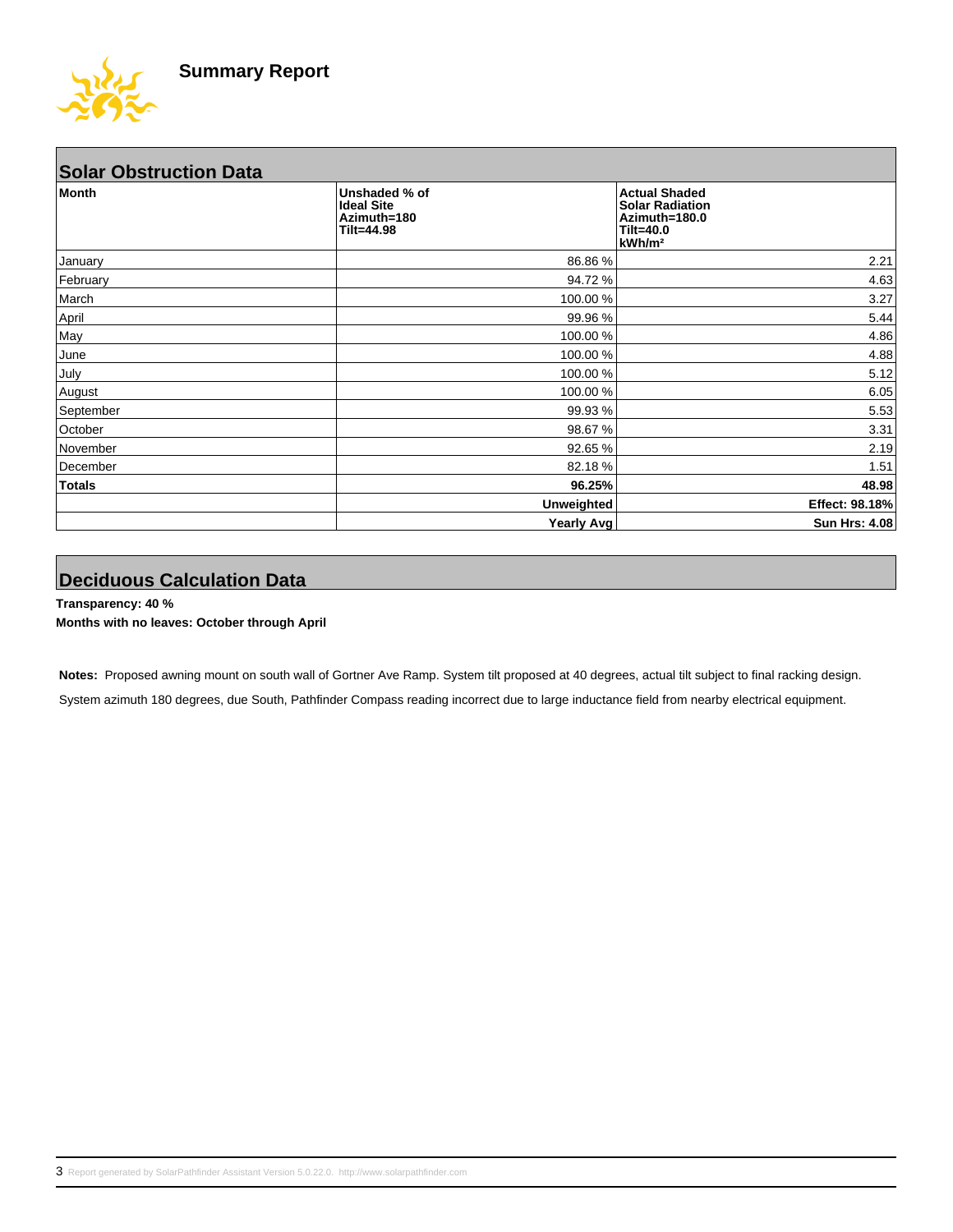



Image File: "20160115\_121602.jpg" Layout Point: 2

| <b>Solar Obstruction Data</b> |                                                                 |                                                                                                      |  |  |
|-------------------------------|-----------------------------------------------------------------|------------------------------------------------------------------------------------------------------|--|--|
| <b>Month</b>                  | Unshaded % of<br><b>Ideal Site</b><br>Azimuth=180<br>Tilt=44.98 | <b>Actual Shaded</b><br><b>Solar Radiation</b><br>Azimuth=180.0<br>$Tilt=40.0$<br>kWh/m <sup>2</sup> |  |  |
| January                       | 84.75%                                                          | 2.16                                                                                                 |  |  |
| February                      | 96.32%                                                          | 4.72                                                                                                 |  |  |
| March                         | 100.00%                                                         | 3.27                                                                                                 |  |  |
| April                         | 99.91%                                                          | 5.43                                                                                                 |  |  |
| May                           | 100.00%                                                         | 4.86                                                                                                 |  |  |
| June                          | 100.00%                                                         | 4.88                                                                                                 |  |  |
| July                          | 100.00%                                                         | 5.12                                                                                                 |  |  |
| August                        | 100.00%                                                         | 6.05                                                                                                 |  |  |
| September                     | 99.86%                                                          | 5.53                                                                                                 |  |  |
| October                       | 97.99%                                                          | 3.28                                                                                                 |  |  |
| November                      | 94.39%                                                          | 2.22                                                                                                 |  |  |
| December                      | 77.49%                                                          | 1.42                                                                                                 |  |  |
| <b>Totals</b>                 | 95.89%                                                          | 48.93                                                                                                |  |  |
|                               | <b>Unweighted</b>                                               | Effect: 98.08%                                                                                       |  |  |
|                               | <b>Yearly Avg</b>                                               | <b>Sun Hrs: 4.08</b>                                                                                 |  |  |